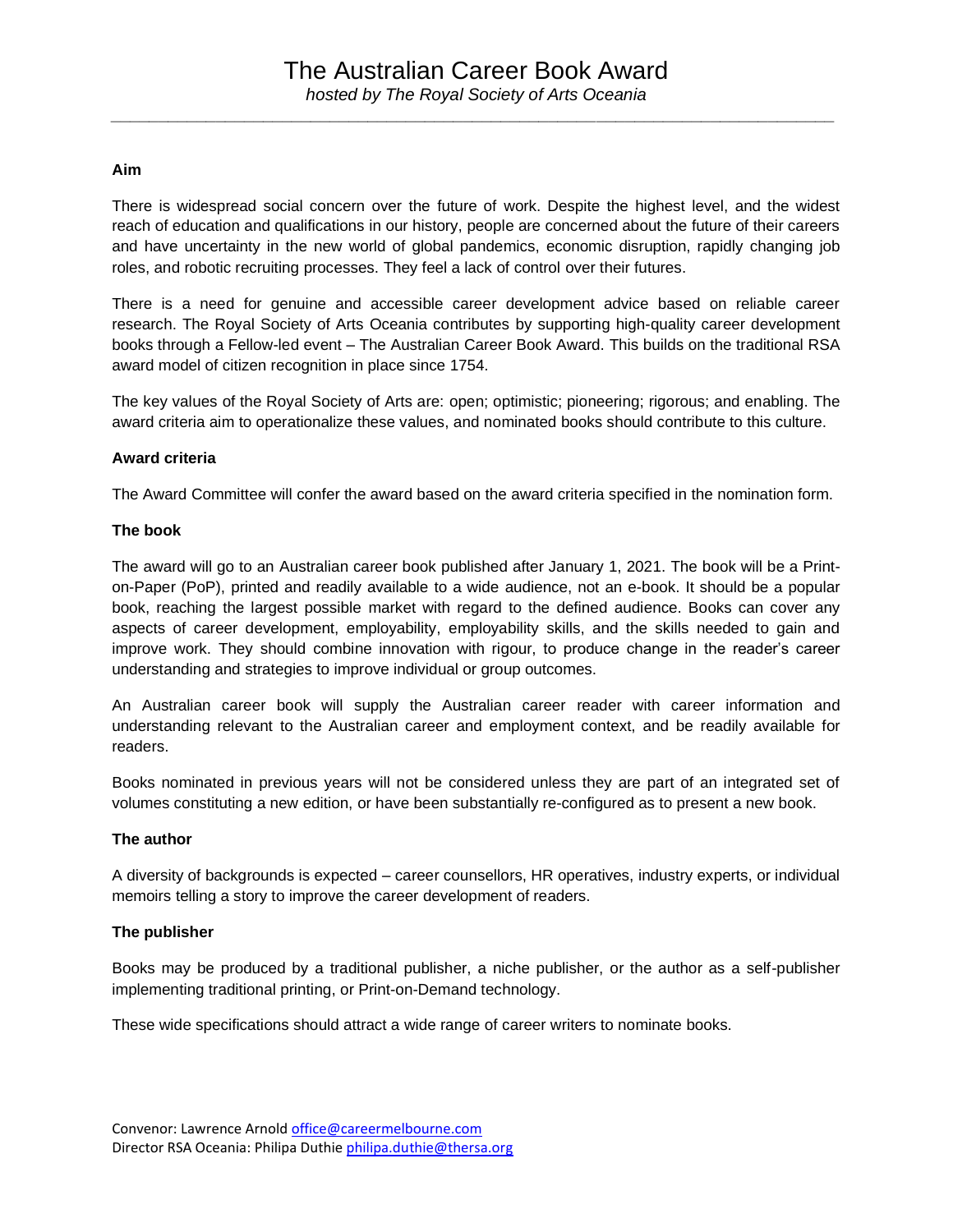*\_\_\_\_\_\_\_\_\_\_\_\_\_\_\_\_\_\_\_\_\_\_\_\_\_\_\_\_\_\_\_\_\_\_\_\_\_\_\_\_\_\_\_\_\_\_\_\_\_\_\_\_\_\_\_\_\_\_\_\_\_\_\_\_\_\_\_\_\_\_\_\_\_\_\_\_*

# **Nomination Form**

**Title of book: Name of author: Author Linkedin URL: Link to author website: Name of nominator: Nominator email:**

**Number of books printed since January 1, 2021:**

The award criteria for The Australian Career Book Award are based on the 5Rs: readable, reachable, recognised, relevant, and researched. A set of descriptors has been developed to guide the Award Committee in assessing the books. The descriptors may change from year to year and are not available to applicants, or those not on the Award Committee. This form is not an opportunity to pitch your book, and any extra information will not be read. Your book is your pitch!

- **Readable**: A book submitted for the award should be suitable for audience and purpose, and be at an appropriate readability rating level.
- **Reachable**: The book should have the widest popular reach with consideration for the target audience.
- **Recognised**: Achnowledgement by colleagues and sector peers of the book's contribution.
- **Relevant**: Book content should be aligned with the career and employability needs of the contemporary Australian audience.
- **Researched**: Current research on career issues should be used to support opinions, propositions, and practices deployed by the author.

Applicants must **Monday May 2, 2022** send a copy of the book and this form to **BOTH**

## **1) The Convener The Australian Career Book Award**

Mr Lawrence Arnold

PO Box 98

Hawthorn VIC 3122

## **2) The Director RSA Oceania**

Ms Philipa Duthie

16 McNeill Rd

Kallangur QLD 4503

Convenor: Lawrence Arnold [office@careermelbourne.com](mailto:office@careermelbourne.com) Director RSA Oceania: Philipa Duthi[e philipa.duthie@thersa.org](mailto:philipa.duthie@thersa.org)